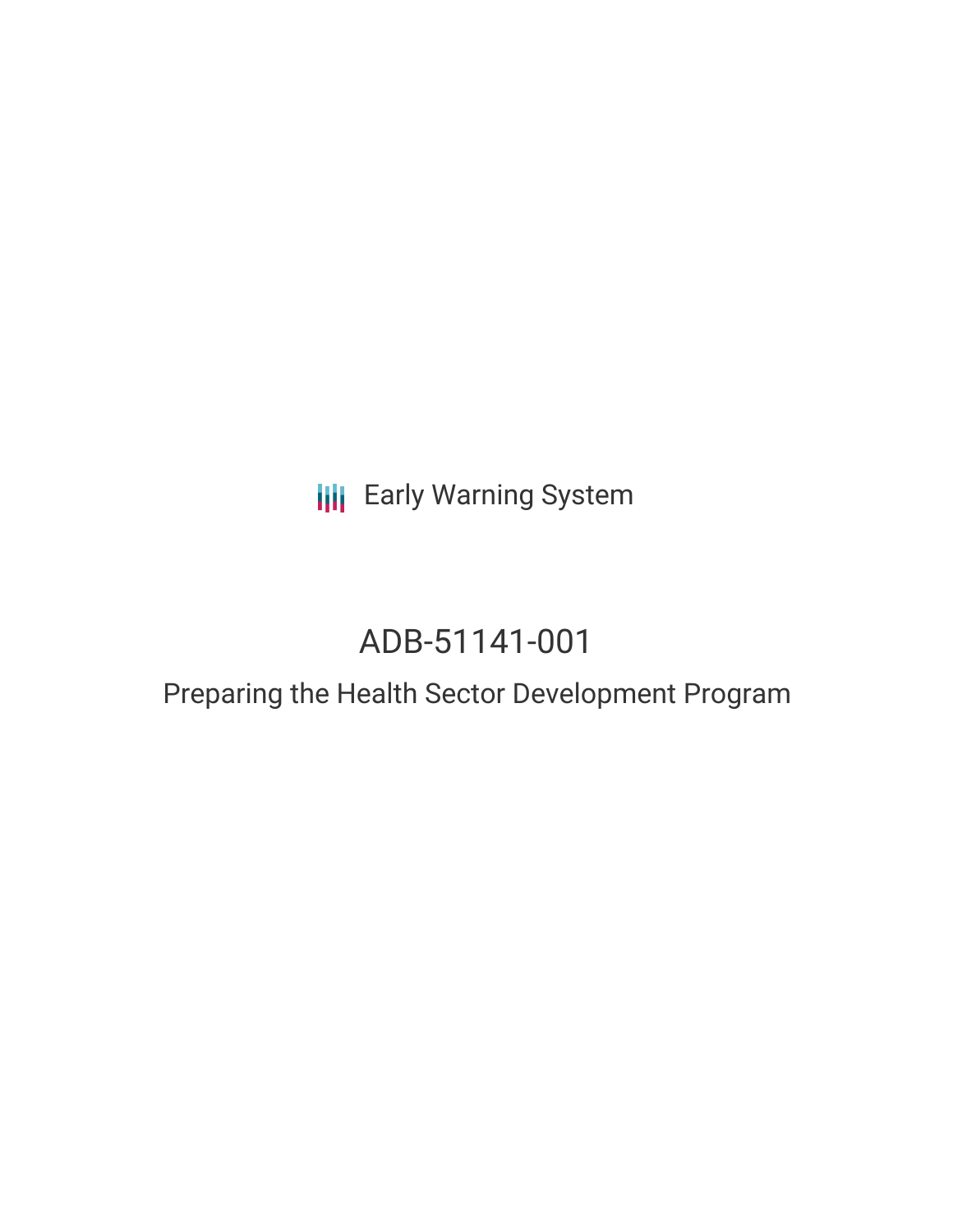

#### **Quick Facts**

| <b>Countries</b>               | Bhutan                                      |
|--------------------------------|---------------------------------------------|
| <b>Financial Institutions</b>  | Asian Development Bank (ADB)                |
| <b>Status</b>                  | Active                                      |
| <b>Bank Risk Rating</b>        | U                                           |
| <b>Voting Date</b>             | 2017-08-10                                  |
| <b>Borrower</b>                | Ministry of Health                          |
| <b>Sectors</b>                 | Education and Health, Technical Cooperation |
| <b>Investment Type(s)</b>      | Grant                                       |
| <b>Investment Amount (USD)</b> | $$0.50$ million                             |
| <b>Project Cost (USD)</b>      | $$0.60$ million                             |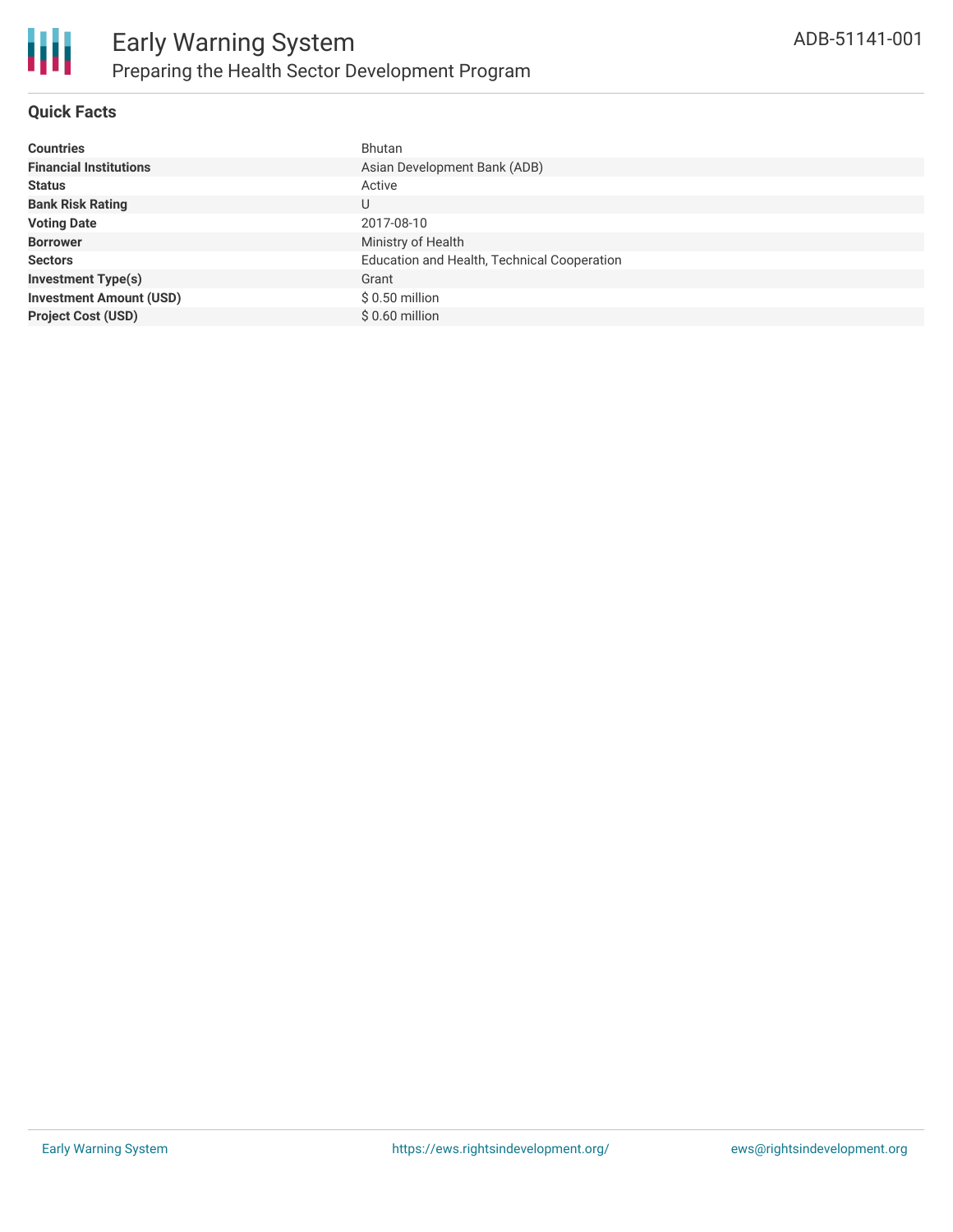

#### **Project Description**

This project provides transaction technical assistance to designing and enhancing readiness for a program to improve the health sector that will include communicable disease control, health care finance, and health system development. The assistance aims to bridge gaps in Bhutan's health system and improve the general performance of the sector.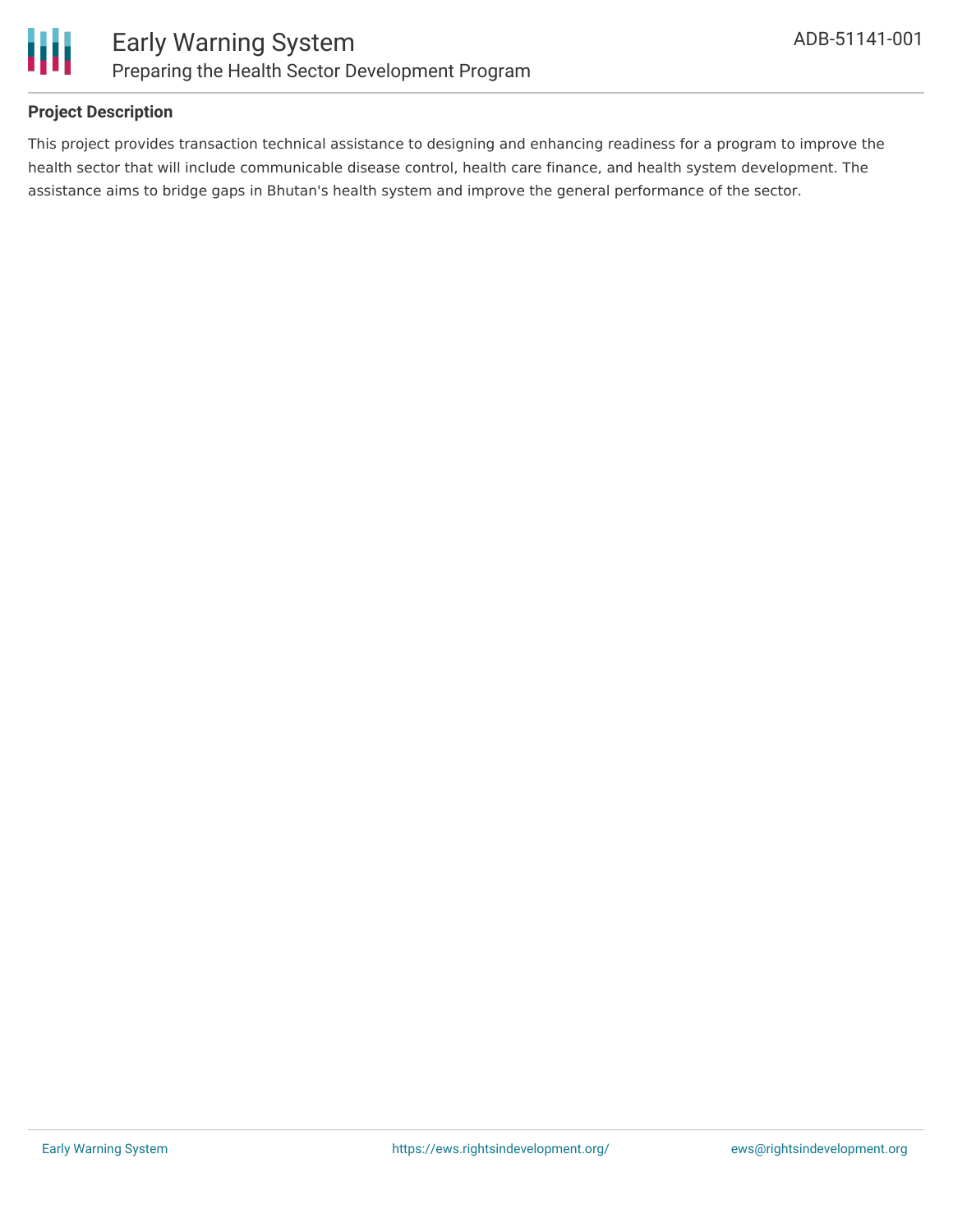

#### **Investment Description**

Asian Development Bank (ADB)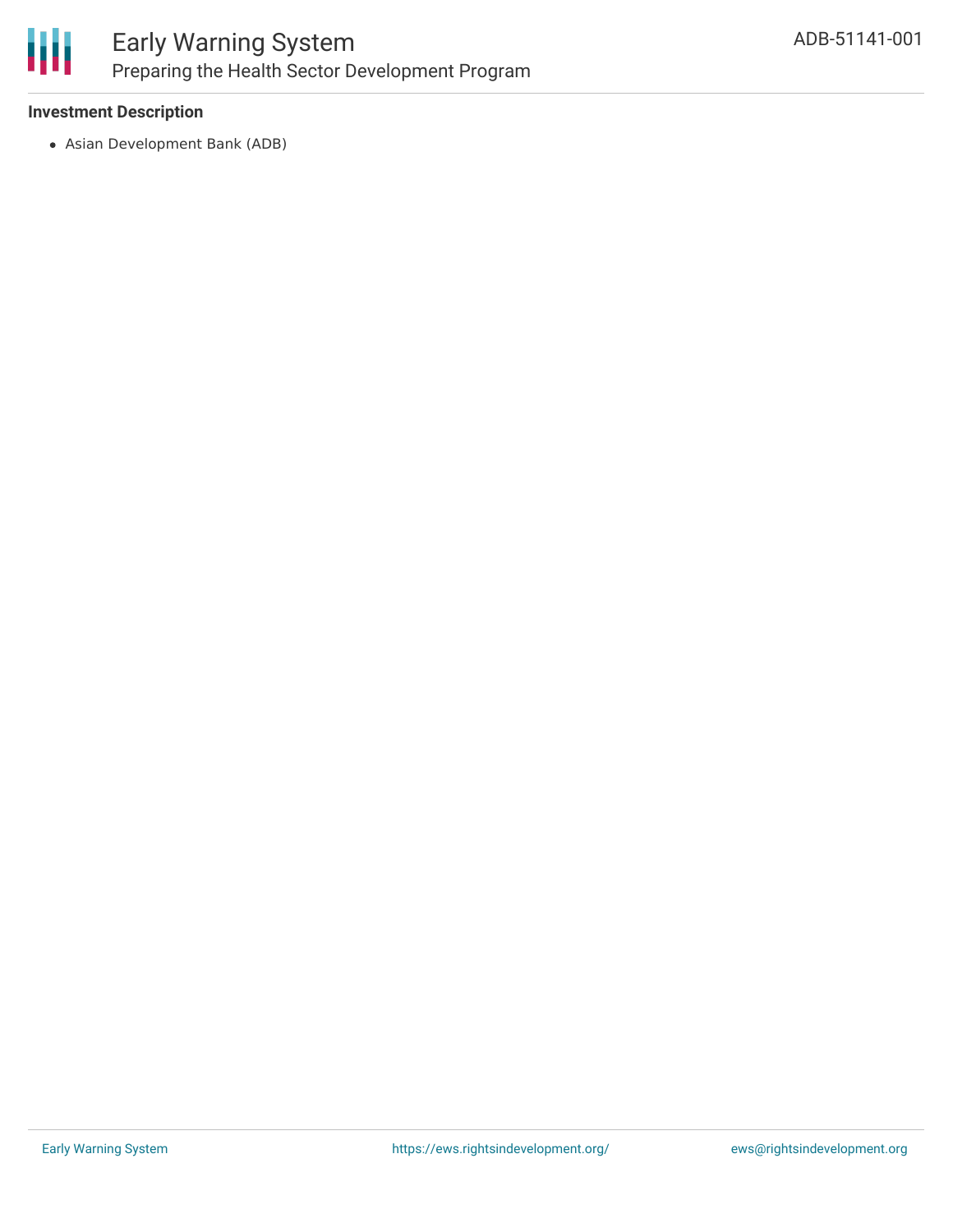

#### **Contact Information**

Ш

Ministry of Health PO Box 108, Kawangsa, Thimpu, Bhutan

#### ACCOUNTABILITY MECHANISM OF ADB

The Accountability Mechanism is an independent complaint mechanism and fact-finding body for people who believe they are likely to be, or have been, adversely affected by an Asian Development Bank-financed project. If you submit a complaint to the Accountability Mechanism, they may investigate to assess whether the Asian Development Bank is following its own policies and procedures for preventing harm to people or the environment. You can learn more about the Accountability Mechanism and how to file a complaint at: http://www.adb.org/site/accountability-mechanism/main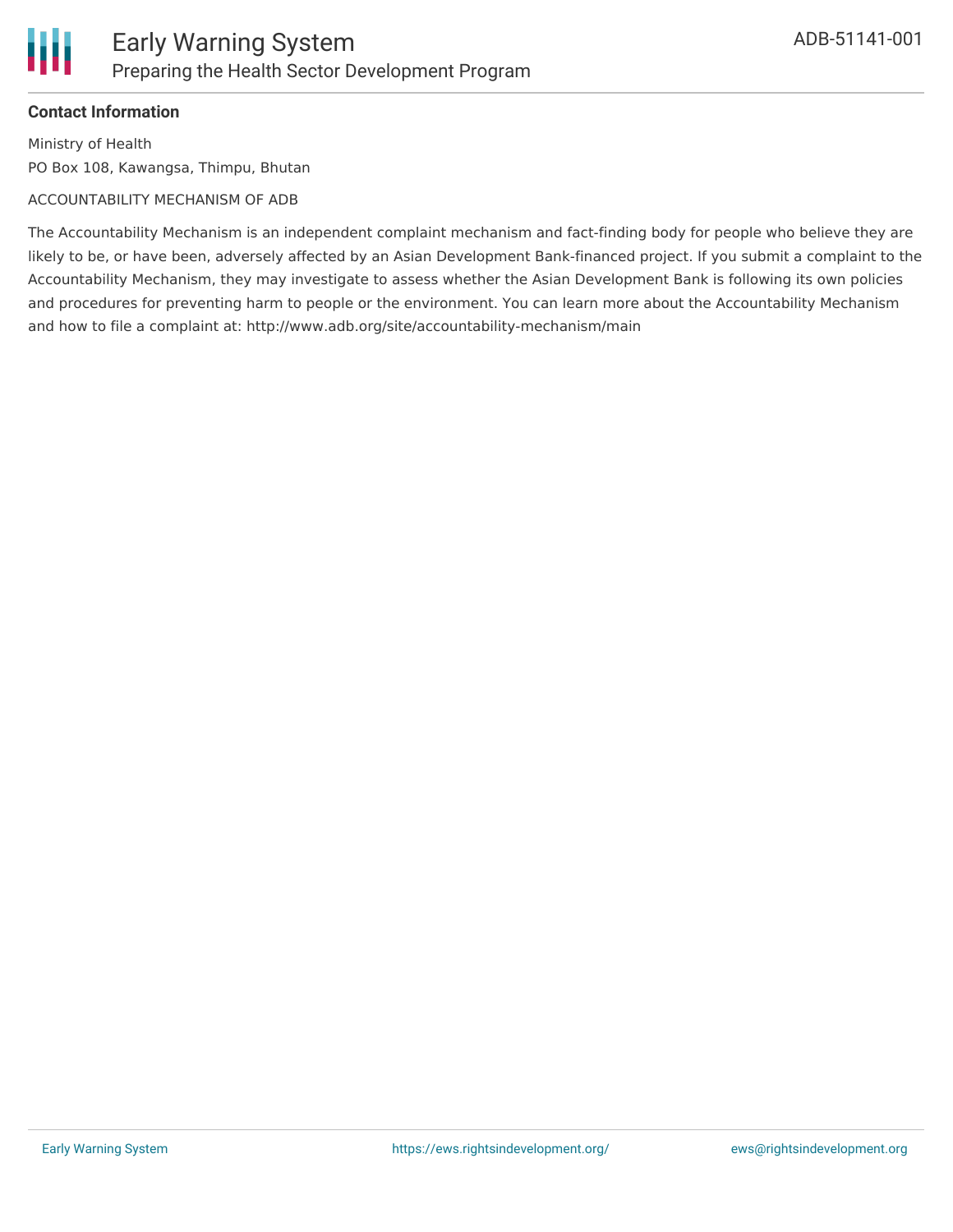

#### **Bank Documents**

- Preparing the Health Sector [Development](https://ewsdata.rightsindevelopment.org/files/documents/01/ADB-51141-001_U9JDhi6.pdf) Program: Concept Paper [\[Original](https://www.adb.org/projects/documents/bhu-51141-001-cp) Source]
- Preparing the Health Sector [Development](https://ewsdata.rightsindevelopment.org/files/documents/01/ADB-51141-001_4rXjmBo.pdf) Program: Project Data Sheet (Dzongkha Translation) [\[Original](https://www.adb.org/sites/default/files/project-documents/51141/51141-001-pds-dz.pdf) Source]
- Project [Disclosure](https://ewsdata.rightsindevelopment.org/files/documents/01/ADB-51141-001.pdf) PDF [\[Original](https://www.adb.org/printpdf/projects/51141-001/main) Source]